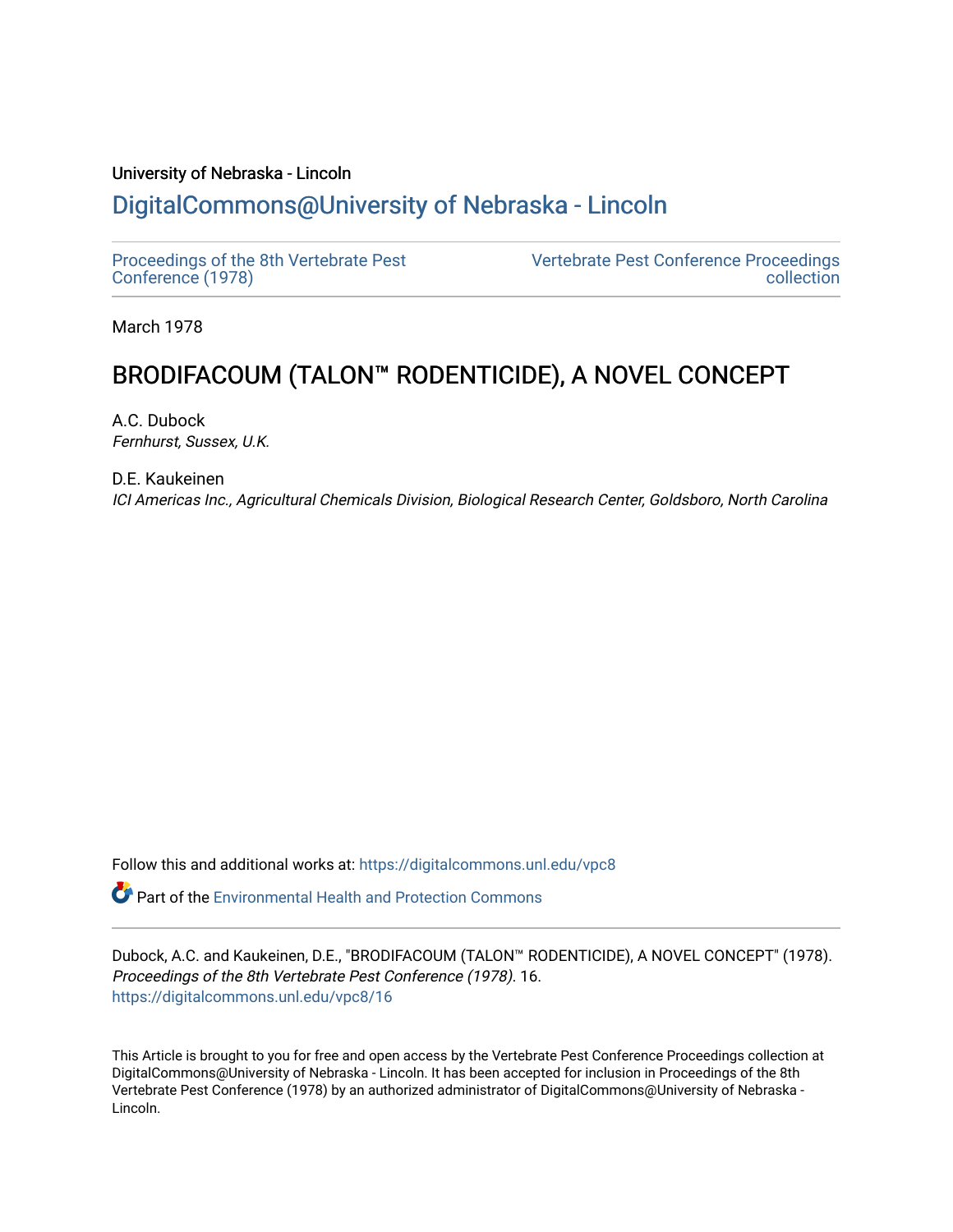## **BRODIFACOUM (TALON™ RODENTICIDE), A NOVEL CONCEPT**

## **A. C. DUBOCK, ICI, PPD,** Fernhurst, Sussex, U.K. **D. E. KAUKEINEN,** ICI Americas Inc., Agricultural Chemicals Division, Biological Research Center, Goldsboro, North Carolina

ABSTRACT: Brodifacoum, a new rodenticide, is described. This anticoagulant is shown to be of exceptional potency and capable of controlling resistant rodents as well as several non-commensal species. Results demonstrate that, in contrast to first generation anticoagulants, a bait concentration of only 50 ppm is adequate to give control and in only a single feeding for most species. In common with other anticoagulants, vitamin  $K_1$  is an effective antidote. In contrast with other acute rodenticides, symptoms are delayed and no bait shyness is observed. The results of laboratory and field trials from many parts of the world are summarized and comparisons of efficacy and specificity with other rodenticides are made. In all cases, brodifacoum is shown to be an exceptional rodenticide, the single feeding action of which offers novel rodent control applications.

The discovery of warfarin (Link, 1945) and exploitation of anticoagulants as rodenticides (O'Connors, 1948) dramatically increased the efficacy and safety of rodent control programs. The chronic, antidotable action of warfarin eliminated the hazards of acute baits and the need for prebaiting, as bait shyness was not induced. Very rapidly other anticoagulants were developed as rodenticides. These included coumachlor, introduced in 1951; coumatetralyl, introduced in 1956-1957; diphacinone, first<br>described in 1952; and pindone, in the 1940's (Martin and Worthing, 1971). For effective control, multiple bait applications were needed of all these rodenticides, and in general they were found about as equally effective as warfarin (Hayes and Gaines, 1959; Bentley and Larthe, 1959; Greaves and Ayres, 1969). By the late 1950's the anticoagulants became the primary means of rodent control worldwide.

Resistance was discovered in R. norvegicus in U.K. (Boyle, 1960), Denmark (Lund, 1967), Netherlands (Ophof and Langeveld, 1968), U.S.(Jackson and Kaukeinen, 1972), Germany (Telle, 1972), and France (Grand, 1976). Concern increased when resistance was also found to occur in the house mouse, Mus musculus (Rowe and Redfern, 1965; Anon., 1977), and the roof rat, R. rattus (Greaves, Rennison and Redfern, 1973; Anon., 1977). Cross resistance to other first generation anticoagulants has also been reported (Rowe and Redfern, 1968; Greaves and Ayres, 1969; Hadler and Shadbolt, 1975; Kosmin and Barlow, n.d.).

The difficulty of controlling resistant infestations of <u>R</u>. norvegicus in Europe was eased<br>considerably by the development of difenacoum (Redfern, Gill and Hadler, 1976); results against R. rattus and M. musculus were less favorable (Handler, Redfern and Rowe, 1975) but difenacoum was still recommended by the Pest Infestation Control Laboratory (U.K.) as the best anticoagulant available for the control of resistant house mouse (PICL, 1976). Difenacoum has been commercially available in the UK and else where for a few years, and partially as a result, the spread of warfarin resistance in the UK is no longer formally monitored. In the U.S., no anticoagulant is currently labeled for effective control of resistant rats or mice. Greater than 5% resistant Norway rats have been found in 37% of 73 sampled U.S. urban areas (Anon., 1977). In suspected areas of the U.S. 6/10 Rattus rattus infestations and 7/7 Mus musculus infestations were confirmed to be resistant (Anon., 1977). In certain areas, for example, Chicago and Sioux City, resistance has caused serious control problems (Jackson et al*.*, 1975).

The anticoagulant described in this paper, brodifacoum, is a new development. Brodifacoum will be marketed worldwide and in the U.S. for commensal rodents as TALON rodenticide.

#### GENERAL PROPERTIES

Brodifacoum (C<sub>31</sub>H<sub>23</sub>0<sub>3</sub>BR) is a draft ISO common name for the compound with structure so labeled in Figure 1. The proper chemical name is  $3-(3-(4'-b$ romo( $1-1/b$ iphenyl)-4-yl-1,2,3,4-tetra-hydro-1naphthalenyl)-4-hydroxy -2H-l-benzopyran-2-one. It is also denoted by the code number WBA 8119 and as PP581 or ICI 581, BFC.



Figure 1. Structural Formula of brodifacoum.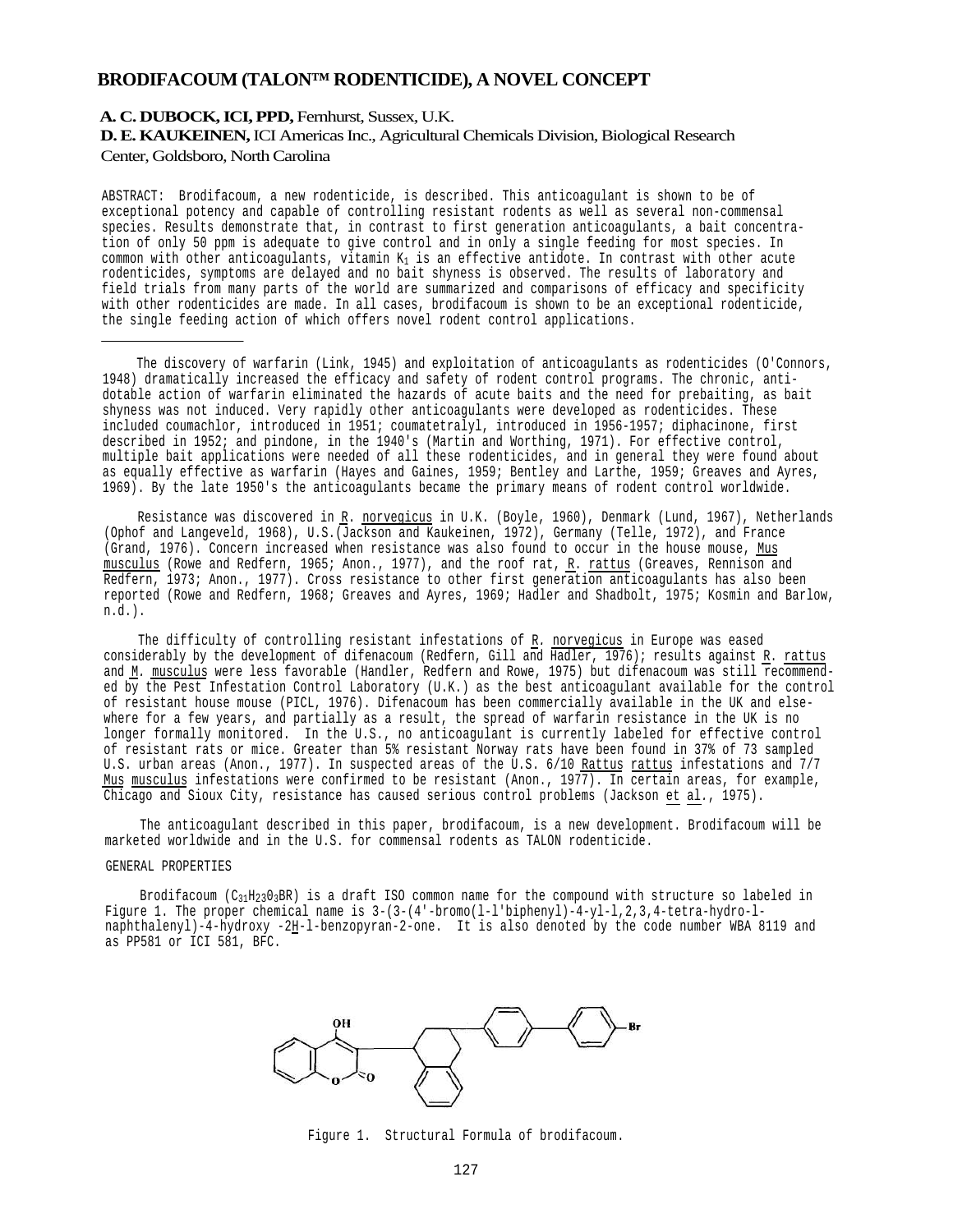Technical brodifacoum exists as an off-white/buff powder of molecular weight 523. It is a stable solid under normal storage conditions with a melting point of 228-232°C. It is insoluble in water and petroleum ether but soluble in a variety of alternative organic solvents. High pressure liquid chromatography is necessary for analysis. Technical brodifacoum exists as two isomers (Hadler and Shadbolt, 1975); there is no significant difference in anticoagulant potency, palatability, resistance, acute oral LD<sub>50</sub> or rate of kill of the two isomers when tested against albino mice, albino rats and homozygous resistant rats. The major impurities of technical brodifacoum have been identified as 4 hydroxy-coumarin and a bromo diphenyl dihydronaphthalene fraction. Both have LD50's in excess of 100 times that of the parent compound, brodifacoum. The impurities are also fully as palatable as brodifacoum. Lack of toxicity of these impurities has been confirmed by long period feeding of 50 ppm impurities in baits to mice. Radiolabeling studies are currently underway to determine metabolic and breakdown products of brodifacoum and allow assessment of their toxicity. Potential mutagenic activity of brodifacoum has been assessed using the Ames test (Ames et al., 1973) utilizing different strains of histidine-requiring bacteria. No mutagenic activity was found in any of the tests.

## BRODIFACOUM AS A "SINGLE DOSE" ANTICOAGULANT

The acute  $LD_{50}$ 's of brodifacoum to several commensal rodents have been determined (Table 1). These values are lower than corresponding ones for other anticoagulants (Table 2). It can be seen that the

| Table 1.      | Acute oral LD <sub>50</sub> |        | (mg/kg) for brodifacoum.          |                       |
|---------------|-----------------------------|--------|-----------------------------------|-----------------------|
| Species       | Sex                         | Strain | Acute LD <sub>50</sub> (95% C.L.) | Reference             |
|               |                             |        | mq/kg                             |                       |
| R. norvegicus | Male                        | Wistar | $0.26$ $(0.20 - 0.37)$            | Redfern, et al., 1976 |
| R. norvegicus | Female                      | Wild   | 0.22                              | Savarie, pers. comm.  |
| M. musculus   | Male                        | Albino | $0.40$ $(0.30 - 0.63)$            | Redfern, et al., 1976 |
| R. rattus     | Male                        | Wild   | $0.73$ $(0.55 - 0.91)$            | Marsh, unpublished    |
| R. rattus     | Female                      | Wild   | $0.65$ $(0.40 - 0.90)$            | Marsh, unpublished    |

Table 2. Acute oral LD50 of a.i. and bait for several anticoagulants.

|                 | $LD_{50}$ (mg/kg)                            |                           | Norma <sub>1</sub> | LDSO        |
|-----------------|----------------------------------------------|---------------------------|--------------------|-------------|
|                 | to Albino                                    |                           | Bait               | (g of bait/ |
| Anticoagulant   | Norway Rats                                  |                           | Concentration      | 250 g Rat)  |
| brodifacoum     | 0.26                                         | (Redfern et al., 1976)    | (ppm)<br>50        | 1.3         |
| bromadiolone    | 1.125                                        | Grand, 1976)              | 50                 | 5.6         |
| difenacoum      | 1.8                                          | Bull, 1976)               | 50                 | 9.0         |
| coumatetralyl   | 16.5                                         | (Thomson, 1976)           | 375                | 11.0        |
| diphacinone     | 3.0                                          | (Thomson, 1976)           | 50                 | 15.0        |
| chlorophacinone | 20.5                                         | Thomson, 1976)            | 50                 | 102.5       |
| warfarin        | 186.0                                        | Thomson, 1976)            | 250                | 186.0       |
| pindone         | 50.0                                         | (Martin & Worthing, 1977) | 250                | 250.0       |
| coumachlor      | 900.0                                        | (Thomson, 1976)           | 250                | 4500.0      |
|                 | $LD_{50}$ (mg/kg)<br>to Albino<br>House Mice |                           |                    |             |
| brodifacoum     | 0.40                                         | Redfern et al., 1976)     | 50                 | 0.2         |
| difenacoum      | 0.80                                         | Bull, 1976)               | 50                 | 0.4         |
| bromadiolone    | 1.75                                         | Grand, 1976)              | 50                 | 0.9         |
| warfarin        | 374.0                                        | (Haqan & Radomski, 1953)  | 250                | 37.0        |
| diphacinone     | 141.0                                        | Kosmin & Barlow, n.d.)    | 50                 | 71.0        |

mean lethal dose of brodifacoum bait is only a very small percentage of the total daily food requirements. Continuous feeding normally characteristic of anticoagulants is not necessary. This is especially useful in control of house mice which, with their small appetites and sporadic feeding behavior, are probably the most difficult commensal rodent species to control with anticoagulants. In laboratory choice and no-choice feeding tests for restricted periods, extremely good control of all species tested was achieved after very short exposure time (Table 3). Time to death was similar to that expected from first generation anticoagulants. These results compare favorably with other anticoagulants (Table 4).

Demonstration of "single feeding" acitivity in the field with brodifacoum is difficult. However, Rowe and Bradfield (1976), noted complete control of penned family groups of warfarin-resistant Mus musculus at the lowest concentration tested, 20 ppm. Feeding on the 20 ppm brodifacoum bait was minimal after 5-day no-choice, and noticeably greater over the first 3 days. In similar "choice" pen trials, excellent control was achieved; only one individual of 72 offered 20 ppm bait survived the trial and it died 12 days later. Rennison and Dubock (1978) using 20 ppm brodifacoum bait with no prebaiting, obtained minimum estimates of 41, 51 and 68% control, respectively, of populations of warfarin resistant Norway rats in the UK treated for 1, 4 or 7 days on farms as a mimic for single applications of different amounts of bait. An average of 68-71% control has been obtained in similarly situated infestations of Norway rats by the same operating staff in the UK (Rennison, Hammond and Jones, 1968; Dubock and Rennison, 1977) using 2.5% zinc phosphide but with prebaiting.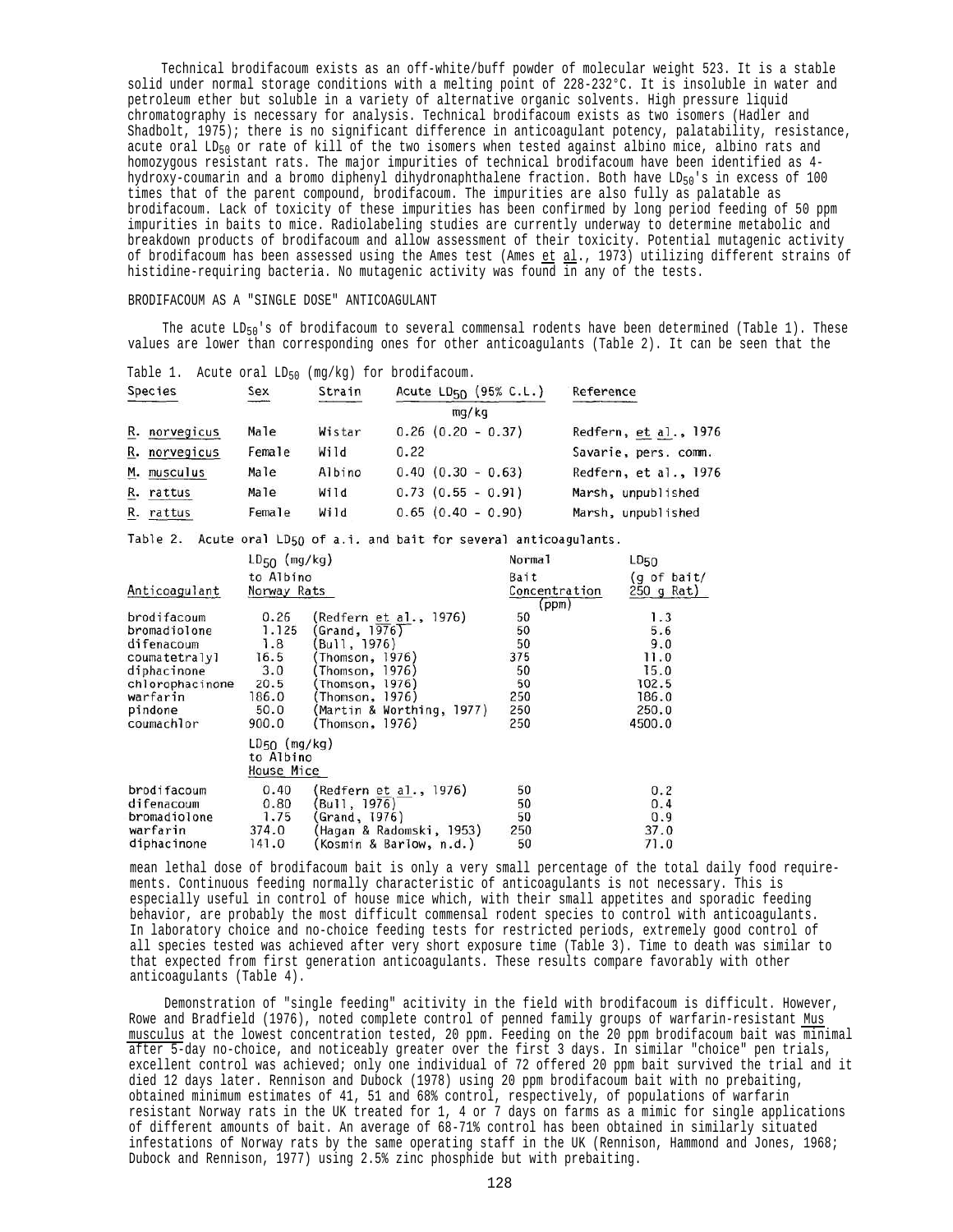Table 3. Results of no-choice feeding tests of brodifacoum baits.

| Species                        | Concentration<br>ppm, ai | Period<br>Bait<br>Offered<br>(hours) | Mor-<br>tality | $\%$  | Reference             |
|--------------------------------|--------------------------|--------------------------------------|----------------|-------|-----------------------|
| No Choice                      |                          |                                      |                |       |                       |
| R. norvegicus, resistant       | 10                       | 24                                   | 10/10          | 100   | Redfern et al., 1976  |
| musculus, resistant<br>М.      | 50                       | 24                                   | 20/20          | 100   | Redfern et al., 1976  |
| musculus<br>М.                 | 10                       | 24                                   | 30/30          | 100   | Hadler, unpublished   |
| R. rattus, wild                | 50                       | 24                                   | 18/20          | 90    | Marsh, unpublished    |
| rattus, wild<br>R.             | 50                       | 48                                   | 10/10          | 100   | Redfern et al., 1976  |
| R. rattus, resistant           | 20                       | 48                                   | 4/5            | 80    | Redfern et al., 1976  |
| R. rattus, resistant           | 50                       | 48                                   | 5/5            | 100   | Redfern et al., 1976  |
| R. norvegicus, albino          | 50                       | 6                                    | 24/24          | 100   |                       |
| R. norvegicus, wild            | 50                       | 6                                    | 23/24          | $96*$ |                       |
| Choice                         |                          |                                      |                |       |                       |
| norvegicus<br>R.               | 50                       | 24                                   | 18/20          | 90    |                       |
| norvegicus, UK resistant<br>R. | 20                       | 48                                   | 5/5            | 100   | Redfern et al., 1976c |
| R. norvegicus, US resistant    | 50                       | 72                                   | 12/12          | 100   | Jackson, unpublished  |
| R. rattus                      | 50                       | 48                                   | 20/20          | 100   | Marsh, unpublished    |
| M. musculus                    | 20                       | 48                                   | 10/10          | 100   | Redfern et al., 1976  |

#### \*Survivor ingested 0.3 mg/kg.

Table 4. Comparative table of no-choice feeding efficacy of anticoagulants.

|    | Species                     | Anticoagulant<br>ppm              | Feeding<br>Period<br>(hours) | %<br>Mort. | Reference                |
|----|-----------------------------|-----------------------------------|------------------------------|------------|--------------------------|
|    | R. norvegicus               | diphacinone, 50                   | 24                           | 83         | Bentley & Larthe, (1959) |
|    | R. norvegicus               | coumatetralyl, 50                 | 24                           | 30         | Greaves & Ayres, (1969)  |
|    | R. norvegicus               | coumatetralyl, 500                | 24                           | 70         | Greaves & Ayres, (1969)  |
|    | R. norvegicus,<br>resistant | coumatetralyl, 500                | 24                           | 27         | Greaves & Ayres, (1969)  |
|    | R. norvegicus               | bromadiolone, 50<br>(in EPA meal) | 24                           | 100        | Marsh (1977)             |
|    | R. norvegicus               | bromadiolone, 50                  | 24                           | 82         | Fradois (1977)           |
| R. | rattus                      | bromadiolone, 50                  | 24                           | 12         | Grand (1976)             |
|    | R. rattus                   | bromadiolone, 50                  | 72                           | 84         | Fradois (1977)           |

## BRODIFACOUM AS A "MULTIPLE DOSE" POISON

In addition to the advantages of brodifacoum as a "single-dose" material, it is also a potent multiple dose rodenticide when used in a manner similar to normal anticoagulant baiting practices, even at extremely low concentrations. The subacute oral  $LD_{50}$  for the Norway rat and albino mice are shown in Table 5. Comparison of these values with the acute oral  $LD_{50}$  suggest that the subacute oral toxicity is strictly cumulative. With multiple feedings brodifacoum is active at much lower concentrations than other available anticoagulants (Table 6).

Similar efficacy of multiple dose activity of brodifacoum at low concentrations (e.g. 10 ppm) has been demonstrated for wild Norway rats in the U.S. (Savarie, unpublished), for rats and mice in UK by Redfern et al. (1976); and similarly for mice by Rowe and Bradfield (1976). Comparative trials against resistant house mice in UK show brodifacoum has superior properties (Table 7).

In pen trials with family groups of resistant Mus musculus, 20, 50 or 100 ppm brodifacoum baits and plain food were offered for up to 21 days (Rowe and Bradfield, 1976; Klimstra, pers. comm.). The results are given in Table 8.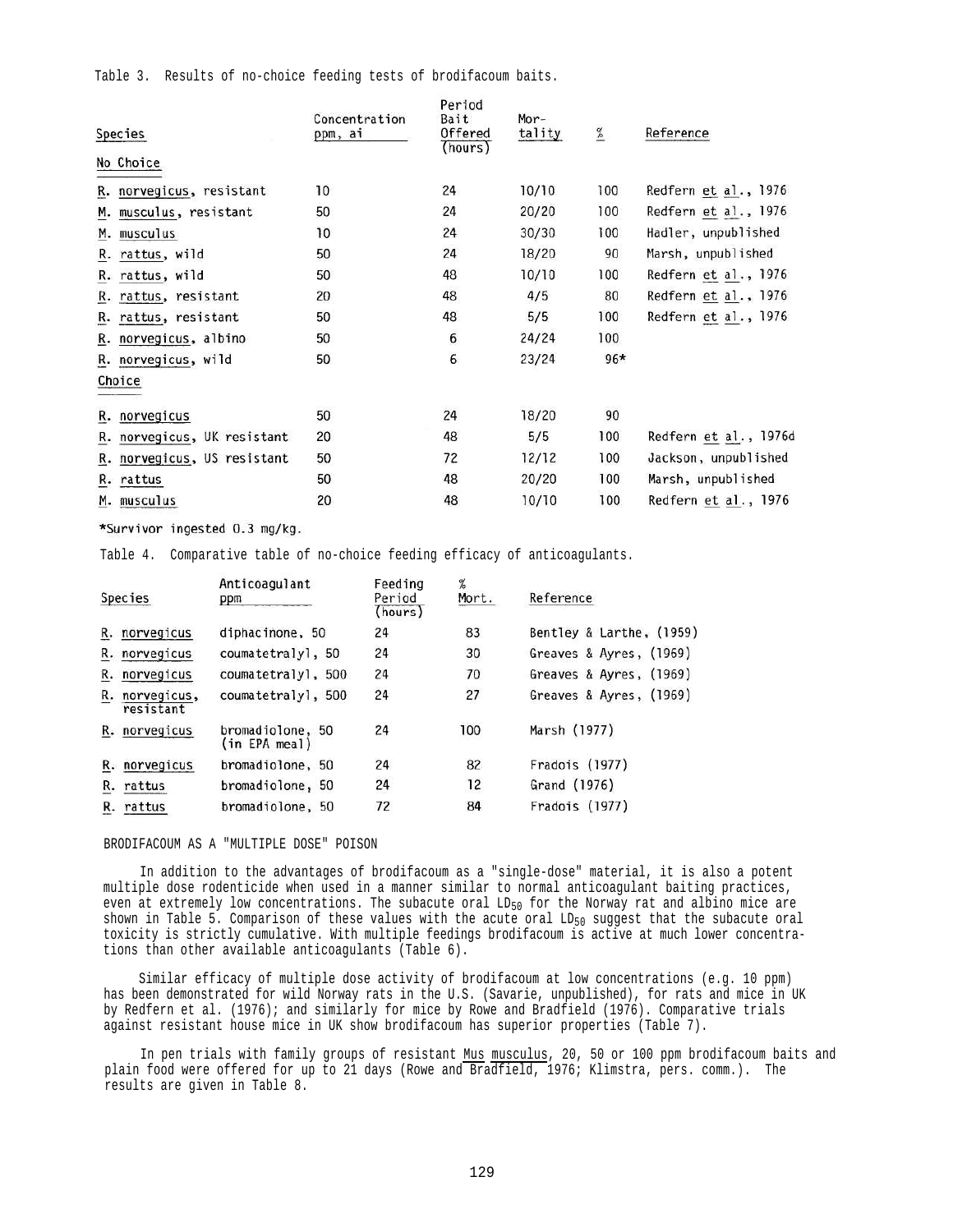Table 5. Subacute oral  $LD_{50}$  (mg/kg of brodifacoum).

|    | Species    | Sex | Strain            | Subacute Oral<br>LD <sub>50</sub> (95% C.L.<br>mg/kg x days | Reference            |
|----|------------|-----|-------------------|-------------------------------------------------------------|----------------------|
|    |            |     |                   | 0.06                                                        |                      |
| R. | norvegicus | M   | Wistar            | $(0.04 - 0.08) \times 5$                                    | Redfern et al., 1976 |
| R. | norvegicus | M   | UK resistant wild | $0.05 \times 5$                                             | Hadler, unpublished  |
| R. | norvegicus | F   | Wistar            | $0.14 \times 5$                                             | Hadler, unpublished  |
| М. | musculus   | М   | Albino            | 0.035<br>$(0.021 - 0.050) \times 5$                         | Hadler, unpublished  |

Table 6. 10-day no-choice feeding tests.

A. Homozygous (Welsh) Resistant Norway Rats.

|                 |     |                          | Mortality at Concentration |                          |                          | (ppm)                    |                          |
|-----------------|-----|--------------------------|----------------------------|--------------------------|--------------------------|--------------------------|--------------------------|
| Anticoagulant   | 250 | 200                      | 100                        | 50                       | 20                       |                          |                          |
| Warfarin        | 0/5 | 0/5                      |                            | $\overline{\phantom{a}}$ |                          |                          |                          |
| diphacinone     | 0/5 | $\overline{\phantom{a}}$ | -                          | $\overline{\phantom{a}}$ |                          | $\overline{\phantom{a}}$ |                          |
| chlorophacinone | 1/5 | 營                        | -                          | $\overline{\phantom{a}}$ | $\overline{\phantom{a}}$ | ು                        | $\overline{\phantom{a}}$ |
| difenacoum      | 5/5 |                          | 5/5                        | 10/10                    | 10/10                    | 7/10                     |                          |
| brodifacoum     |     |                          |                            |                          | 5/5                      | 5/5                      | 5/5                      |

B. Susceptible Albino Rats (Wistar) and Mice (LAC).

| Species    | Conc.                    | Mortality | Days<br>Till<br>Death | Total<br>Consumption<br>$\gtrsim$ | Mean<br>Consumption<br>brodifacoum mg |
|------------|--------------------------|-----------|-----------------------|-----------------------------------|---------------------------------------|
| Norway rat | 10                       | 5/5       | $4 - 8$               | 150                               | 1.50                                  |
|            | $\overline{\mathcal{L}}$ | 5/5       | $7 - 12$              | 300                               | 0.60                                  |
| Mouse      | 2                        | 10/10     | $6 - 14$              | 320                               | 0.64                                  |
|            |                          | 10/10     | $6 - 10$              | 345                               | 0.35                                  |
|            | 0.5                      | 9/10      | $7 - 13$              | 485                               | 0.24                                  |
|            | 0.2                      | 1/10      | 12                    | 475                               | 0.10                                  |
|            | 0.1                      | 0/10      |                       | 520                               | 0.05                                  |

A. and B. from Hadler (unpublished).

Table 7. No-choice feeding of anticoagulants to groups of resistant Mus musculus for up to 21 days. (Adapted from UK Data: Rowe and Bradfield, 1976; Hadler et  $\overline{al.}$ , 1975).

| Anticoagulant   | Concentration | Mortality | Mortality<br>% |
|-----------------|---------------|-----------|----------------|
|                 | ppm)          |           |                |
| brodifacoum     | 20            | 12/12     | 100            |
| difenacoum      | 50            | 14/15     | 93             |
| coumatetralyl   | 50            | 3/13      | 23             |
| chlorophacinone | 250           | 6/13      | 46             |
| diphacinone     | 125           | 0/9       | 0              |

Table 8. Results of choice feeding trials with brodifacoum against wild house mice.

|    | Concentration of<br>brodifacoum (ppm) | Mortality | $\frac{9}{6}$<br>Mortality | Range    | Days to Death<br>Mean |
|----|---------------------------------------|-----------|----------------------------|----------|-----------------------|
| Α. | SUSCEPTIBLE US MICE                   |           |                            |          |                       |
|    | 20                                    | 20/20     | 100.0                      | $1 - 10$ | 5.5                   |
|    | 50                                    | 20/20     | 100.0                      | $2 - 18$ | 6.0                   |
|    | 100                                   | 20/20     | 100.0                      | $4 - 22$ | 6.7                   |
| Β. | RESISTANT UK MICE                     |           |                            |          |                       |
|    | 20                                    | 71/72     | 98.2                       | $3 - 18$ | 6.35                  |
|    | 50                                    | 62/63     | 98.4                       | $3 - 26$ | 6.90                  |
|    | 100                                   | 57/57     | 100.0                      | $3 - 15$ | 5.83                  |

Data A from Klimstra, pers. comm.; data B adapted from Rowe and Bradfield, 1976.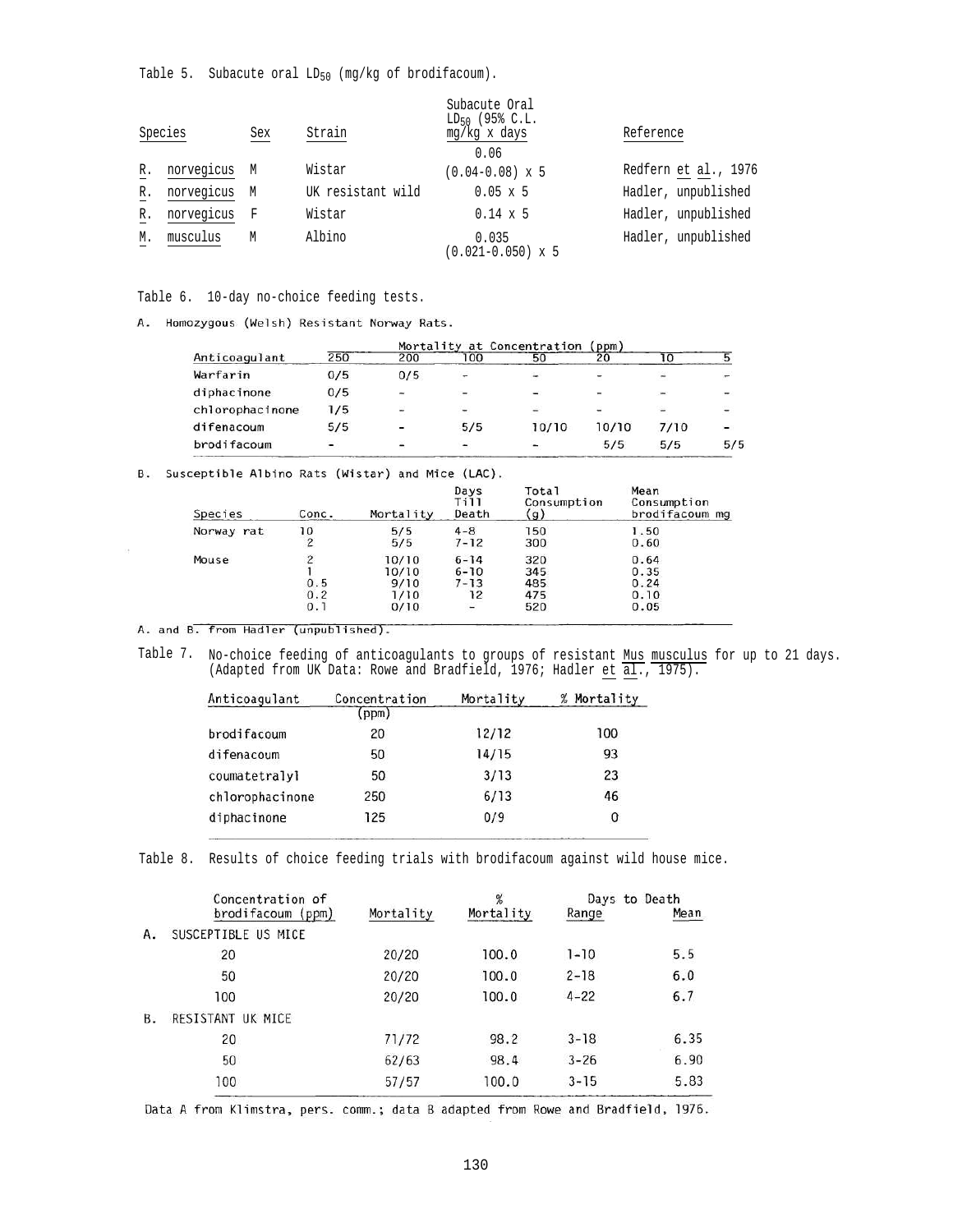In the U.S. a trial of 50 ppm TALON against a typical agricultural infestation of house mice showed a reduction in census bait consumption of 92%, and of tracks on tracking boards of 91% after treatment (Figure 2). Preliminary examination of the data from other trials in the U.S. against Mus musculus suggest similar results. Similar methods have been used to assess efficacy of TALON bait against Norway rats at several farm sites in the U.S. At a typical infestation (Figure 3) reduction in total consumption of post treatment census bait was 96%, and similarly there was an 89% reduction in tracks.



Figure 2. Trial of TALON bait against a house mouse infestation. Census bait was milo meal.



Figure 3. Trial of TALON bait against a Norway rat infestation. Census bait was corn meal.

Other trials of TALON pellets against Norway rat, house mouse and roof rats have been completed. Preliminary examination of the data suggest good control.

Baiting with brodifacoum at 5, 10 or 20 ppm completely controlled infestations of resistant rats on 36 UK farms when the poisoned baits were maintained until rats ceased to feed on them. The length of the individual treatments was from 11 to 25 days and was not affected by the concentration of the poison (Rennison and Dubock, 1978).

A simplified version of the monitoring graph (Drummond and Rennison, 1973) with results from the second day of poison baiting with brodifacoum at 0.002% is given in Figure 4. When the line monitoring the level of bait taken (mean of 9 farm trials) crosses the y axis complete control has been achieved of the resistant Norway rat population.

### EFFICACY OF BRODIFACOUM AGAINST RESISTANCE STRAINS

Hadler and Shadbolt (1975) introduced the concept of rodenticide resistance factors as the ratio of prothrombin ED50's for UK resistant and normal rats. It is a measure of a compound's potential activity against resistant rodents. The resistance factors of several anticoagulants are given in Table 9. The closer the value is to unit the more potentially effective is the compound against resistant rats.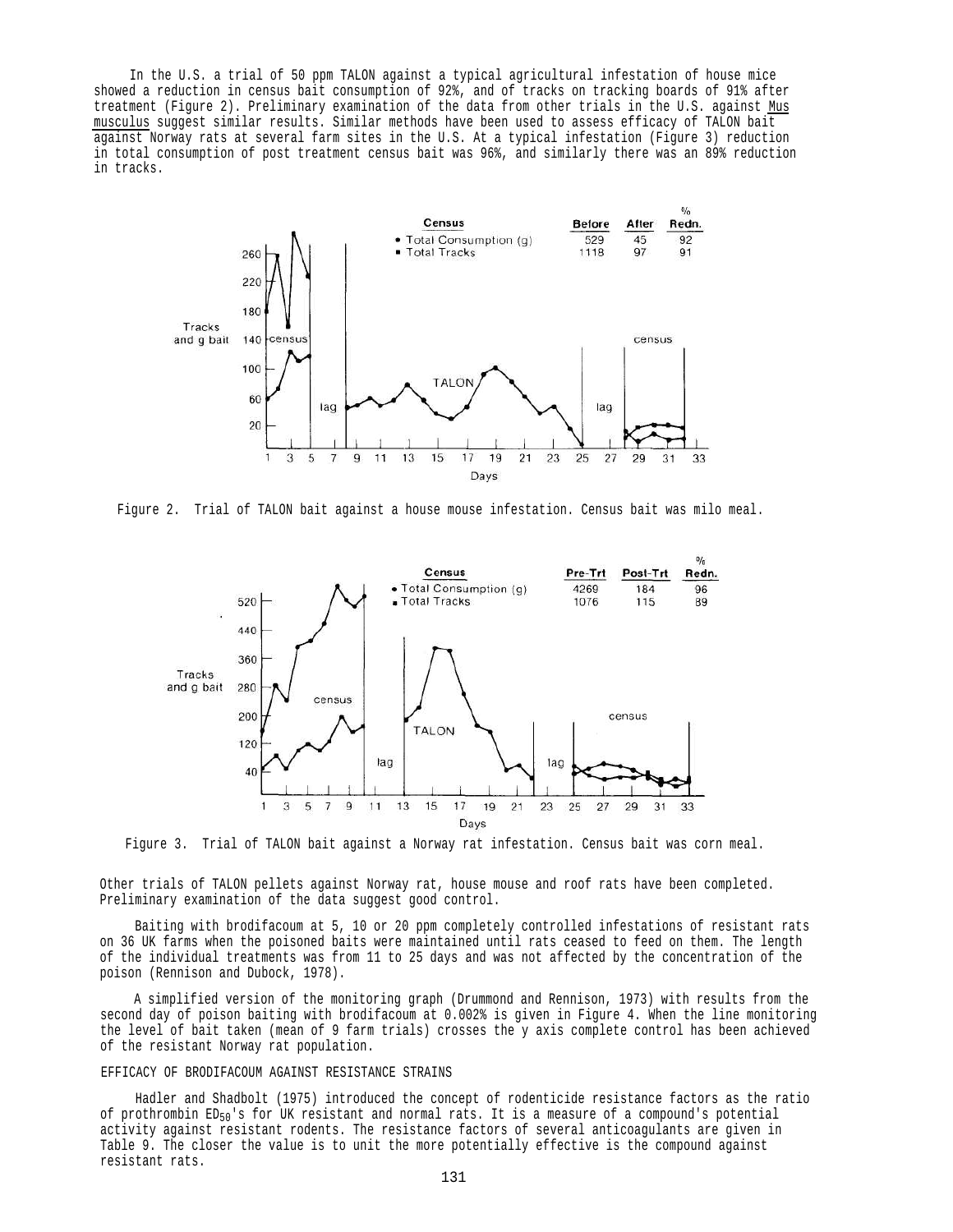

Figure 4. 20 ppm brodifacoum trial, (see text).

Table 9. Rattus norvegicus resistance factors of anticoagulants (Hadler and Shadbolt, 1975).

| Anticoagulant   | Prothrombin<br>ED50<br>Wistar<br>mg/kg | Prothrombin<br>ED <sub>50</sub><br>Homozygous<br>Resistant<br>mg/kg | Resistant<br>Factor |  |
|-----------------|----------------------------------------|---------------------------------------------------------------------|---------------------|--|
| brodifacoum     | 0.08                                   | 0.10                                                                | 1.3                 |  |
| difenacoum      | 0.17                                   | 0.32                                                                | 1.9                 |  |
| coumatetralyl   | 0.31                                   | 4.4                                                                 | 14.2                |  |
| chlorophacinone | 0.22                                   | > 20.0                                                              | >90.9               |  |
| diphacinone     | 0.22                                   | > 50.0                                                              | > 227.3             |  |
| warfarin $(S-)$ | 0.30                                   | > 50.0                                                              | >166.7              |  |

These resistance factors are reflected in laboratory and field trials as follows: Chlorophacinone, diphacinone, and warfarin are acknowledged as being of limited effect against many resistant rodent populations (Fradois, 1977; Grand, 1976; Kosmin and Barlow, n.d.; Boyle, 1960). Coumatetralyl, with a resistance factor of 14, is effective only against a proportion of resistant rodents (Greaves and Ayres, 1969). While a resistance factor for bromadiolone is not shown, Grand (1976) reported that 3 day no-choice feeding of 50 ppm bromadiolone bait to 4 resistant R*.* norvegicus killed 2. In comparison, brodifacoum at 10 ppm for 1 day caused total mortality in a similar no-choice test against 10 resistant Norway rats (Redfern et al., 1976).

No figures are given for control of resistant R. rattus with bromadiolone, but at least 5-day nochoice consumption of 50 ppm bait is necessary for 95% mortality of susceptible R. rattus\_(Grand, 1976). The effect of 50 ppm bromadiolone in EPA bait on house mice (susceptible) was 95% in a 15 day test (Marsh, 1977). No data is known concerning the effect on resistant mice. Conversely, difenacoum, and especially brodifacoum, are well documented in the UK as being equally as effective against resistant as against susceptible individuals of R. norvegicus in the field and the laboratory, R*.* rattus in the laboratory, and  $M$ . musculus</u> in the laboratory and in pen trials (Hadler, et al., 1975; Rennison and Hadler, 1975; Redfern et al., 1976; Rowe and Bradfield, 1976; Rennison and Dubock, 1978). Further data are given above.

In the U.S. the efficacy of TALON bait (containing 50 ppm brodifacoum) to cross resistant Norway rats has also been shown. After 6-day no-choice feeding of the same group of 7 rats with one month cleansing periods between treatments, only TALON gave any mortality. With TALON mortality was 100% (Table 10).

Table 10. Efficacy of TALON to cross-resistant wild Norway rats (U.S. data Jackson unpublished).

| Treatment | Concn.<br>ppm. | Body Weight<br>(g)<br>mean | Dose ingested<br>mean $mg/kg$ . | Mean daily<br>consumption<br>$\alpha$ | Mortality |
|-----------|----------------|----------------------------|---------------------------------|---------------------------------------|-----------|
| warfarin  | 50             | 228                        | 25.6                            | 18.2                                  | 0/7       |
| PIVAL     | 50             | 289                        | 25.9                            | 24.6                                  | 0/7       |
| TALON     | 50             | 285                        | 16.4                            | 15.6                                  | 717       |

EFFICACY OF BRODIFACOUM AGAINST NON-COMMENSAL SPECIES

The following species have been briefly investigated. Cricetus cricetus (East Europe)

At only 10 ppm, brodifacoum bait offered no choice for 24 hours resulted in 100% mortality in 7-13 days. Normally Cricetus is very tolerant of anticoagulants, including difenacoum (acute oral  $LD_{50}$ 100 mg/kg) compare brodifacoum (acute oral  $LD_{50}$  0.56 mg/kg).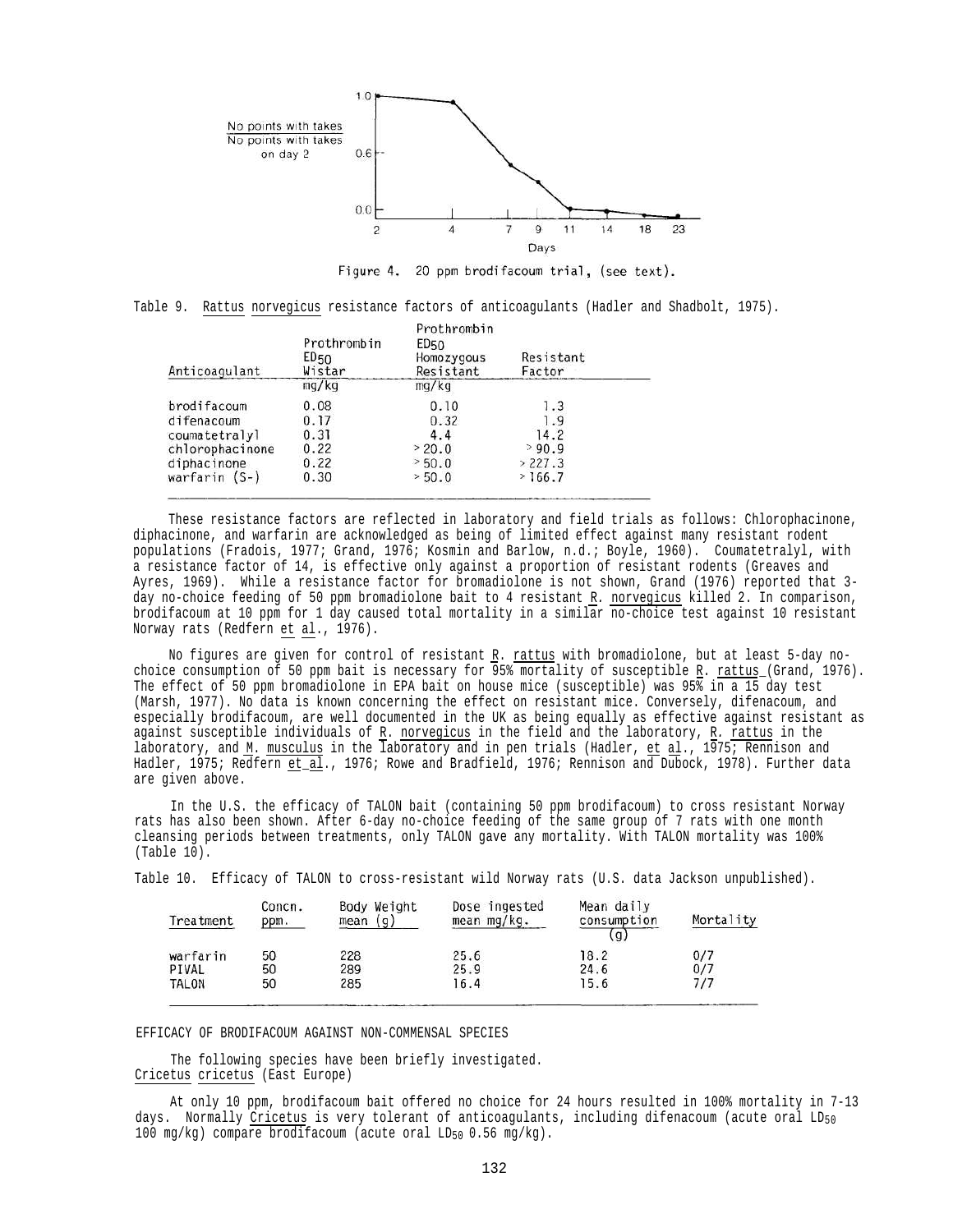## Arvicola terrestris (Western Europe)

At all levels down to 25 ppm, 100% control (5/5) was achieved with 1 or 3 days feeding in no-choice tests (poisoned bait was presented for 16 hours each 24 hours of test).

## Microtus arvalis (Europe)

The results of laboratory trials are summarized in Table 11.

Table 11. Efficacy of brodifacoum and chlorophacinone in control of Microtus arvalis.

| Poison          | Concentration<br>ppm | No. of<br>Days<br>Offered | wt. of bait<br>given daily | Mort. | X   |
|-----------------|----------------------|---------------------------|----------------------------|-------|-----|
| brodifacoum     | 50                   |                           | э                          | 52/52 | 100 |
| chlorophacinone | 75                   |                           | 10                         | 19/34 | 56  |
| chlorophacinone | 75.                  |                           | $\overline{10}$            | 19/20 | 95  |

#### Rattus exulans (Asia and Pacific)

At 50 ppm for 1-day no-choice, or 3-day free choice, 100% control (5/5 and 10/10 respectively) were obtained.

## Meriones unguiculatus (Asia and Africa)

One day no-choice feeding on 50 ppm brodifacoum bait killed 20/20 jirds by day 8 after treatment (Marsh, unpublished).

## Mystromys albicaudatus (South Africa)

One day no-choice feeding of 50 ppm brodifacoum bait killed 20/20 white-tailed rats (Marsh, unpublished).

Large scale trials of brodifacoum against rodent pests of rice and oil palm are underway or being analyzed in various parts of South East Asia. Preliminary results indicate good control is being achieved. Species involved are R. rattus mindenensis, R. argentiventer, and R. tiomanicus. The acute oral LD<sub>50</sub> of brodifacoum for <u>R</u>.  $r.$  mindenensis from the Philippines has been established as 0.28 mg/kg (male) and 0.3 mg/kg (female). In a 3-day choice test with 50 ppm brodifacoum bait, 8 of 10 test animals of this species were killed. One of the survivors ate no bait, the other discriminated against it (Savarie, pers. comm.). In a 1-day no-choice test with 50 ppm brodifacoum 9/10 R. argentiventer were killed. Brodifacoum is being used in trials against Bandicota indica, B. savilei and Rattus losea in Thailand; against Microtus montebelli in Japan; against the possum Trichosurus velpecula and the European rabbit, Oryctolagus cuniculus in New Zealand. In all cases preliminary results are promising.

Preliminary results of trials against some Mid and South American rodents are given in Table 12.

Table 12. brodifacoum (50 ppm) results with mid and South American rodents.

| Spp.                    | Preservation | Days Presentation | Mortality | % Mortality |
|-------------------------|--------------|-------------------|-----------|-------------|
| Sigimodon hispidus      | No Choice    |                   | 5/5       | 100         |
| S. hispidis             | Free Choice  |                   | 20/20     | 100         |
| Holochilus braziliensis | No Choice    |                   | 20/21     | 95          |
| Akodon spp.             | No Choice    |                   | 27/30     | 80          |

Trials on U.S. non-commensal species are also encouraging. The deer mouse, Peromyscus maniculatus completely succumbed (20/20 mortality) in a 1-day no-choice feeding test with 50 ppm brodifacoum (Marsh, unpublished). 100% mortality has been obtained against the ground squirrel Spermophilus beecheyi when offered 50 ppm brodifacoum bait no choice for 1, 2 or 3 days (Marsh, unpublished).

The acute oral  $LD_{50}$  of various anticoagulants to pine and meadow voles Microtus pineforum and M*.* pennsyivanicus has been determined (Table 13), and it can be seen that the specificity of brodifacoum to these U.S. Microtus species in relation to other anticoagulants should offer excellent prospects for control in the field, given good bait acceptance. Laboratory 3-day choice studies have indicated over 50% acceptance opposite a ground lab diet/oatmeal standard. Table 13 shows the results of one field trial (Byers, op, cit.) in which 50 ppm brodifacoum pellets achieved control superior to other anticoagulants at only half the application rate. Additional trials recently completed, also indicate good control with broadcast applications of brodifacoum against both pine and meadow voles (Fig. 5, Byers, unpublished).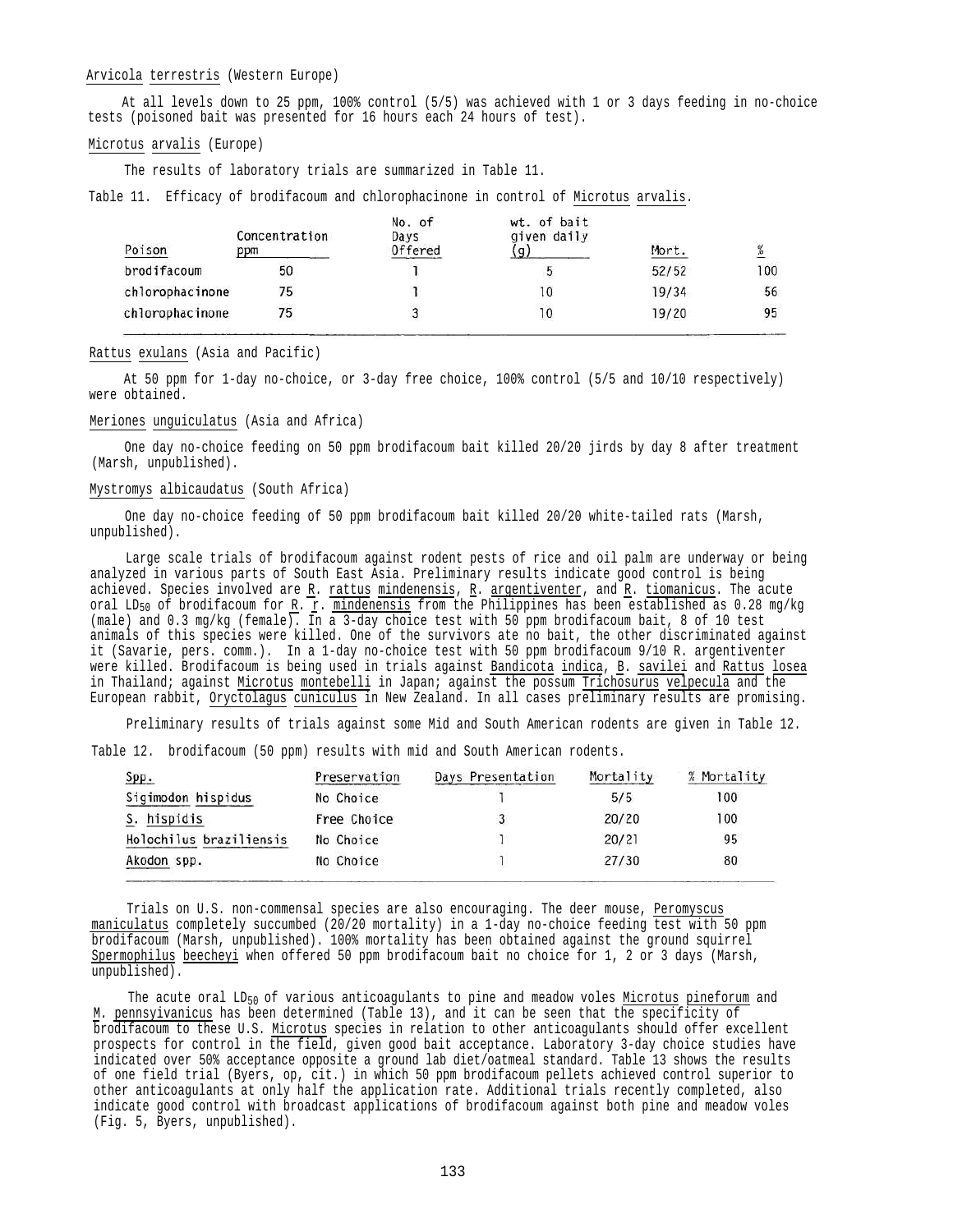|  |  |  |  | Table 13. Acute oral LD <sub>50</sub> of various rodenticides to pine and meadow voles (from Byers, 1978). |  |  |  |  |  |  |  |  |
|--|--|--|--|------------------------------------------------------------------------------------------------------------|--|--|--|--|--|--|--|--|
|--|--|--|--|------------------------------------------------------------------------------------------------------------|--|--|--|--|--|--|--|--|

| Rodenticide     | Vole<br>石<br>Species | $LD_{50}$    | 95%<br>Confidence Limits                |  |  |
|-----------------|----------------------|--------------|-----------------------------------------|--|--|
|                 |                      | mg/kg        | mg/kg                                   |  |  |
| brodifacoum     | Pine<br>Meadow       | 0.36<br>0.72 | 0.22<br>0.59<br>$\sim$<br>$0.53 - 0.98$ |  |  |
| bromadiolone    | Pine                 | 3.9          | 2.3<br>$-6.8$                           |  |  |
| chlorophacinone | Pine                 | 14.2         | $-17.6$<br>11.4                         |  |  |
| diphacinone     | Pine<br>Meadow       | 57.0<br>14.0 | $-94.3$<br>34.4<br>$-22.1$<br>8.8       |  |  |





## FORMULATIONS

On the basis of these and other data the 50 ppm concentration has been shown to possess the optimum potential for single-feeding action with all pest rodents thus far investigated, while minimizing environmental stress.

TALON pellets, containing 50 ppm brodifacoum, are a cereal based pellet with high acceptability to rodents. In challenge tests against EPA meal TALON pellets are frequently preferred, achieving 40-60% acceptability (Table 14).

Table 14. Results of 3-day choice test with albino and wild Norway rats in individual cages fed TALON pellets and EPA meal.

| Strain | Sex/Number | Mortality | Mean Acceptance<br>of TALON<br>(S.D.) | Mean ai.<br>injested<br>mg/kg | КT<br>(Range) |
|--------|------------|-----------|---------------------------------------|-------------------------------|---------------|
| Albino | 40M/40F    | 40/40     | (19.2)<br>56.5                        | 9.0                           | $7.1(4-13)$   |
| Wild   | 40M/40F    | 40/40     | (29.8)<br>58.8                        | 6.8                           | $6.4(4-12)$   |

Previous data demonstrate that only a very small amount of TALON is necessary to kill most rodents. The single feeding capability of the TALON pellet leaves more room for operator error, manifest as underbaiting, which is so often the reason for failed treatments.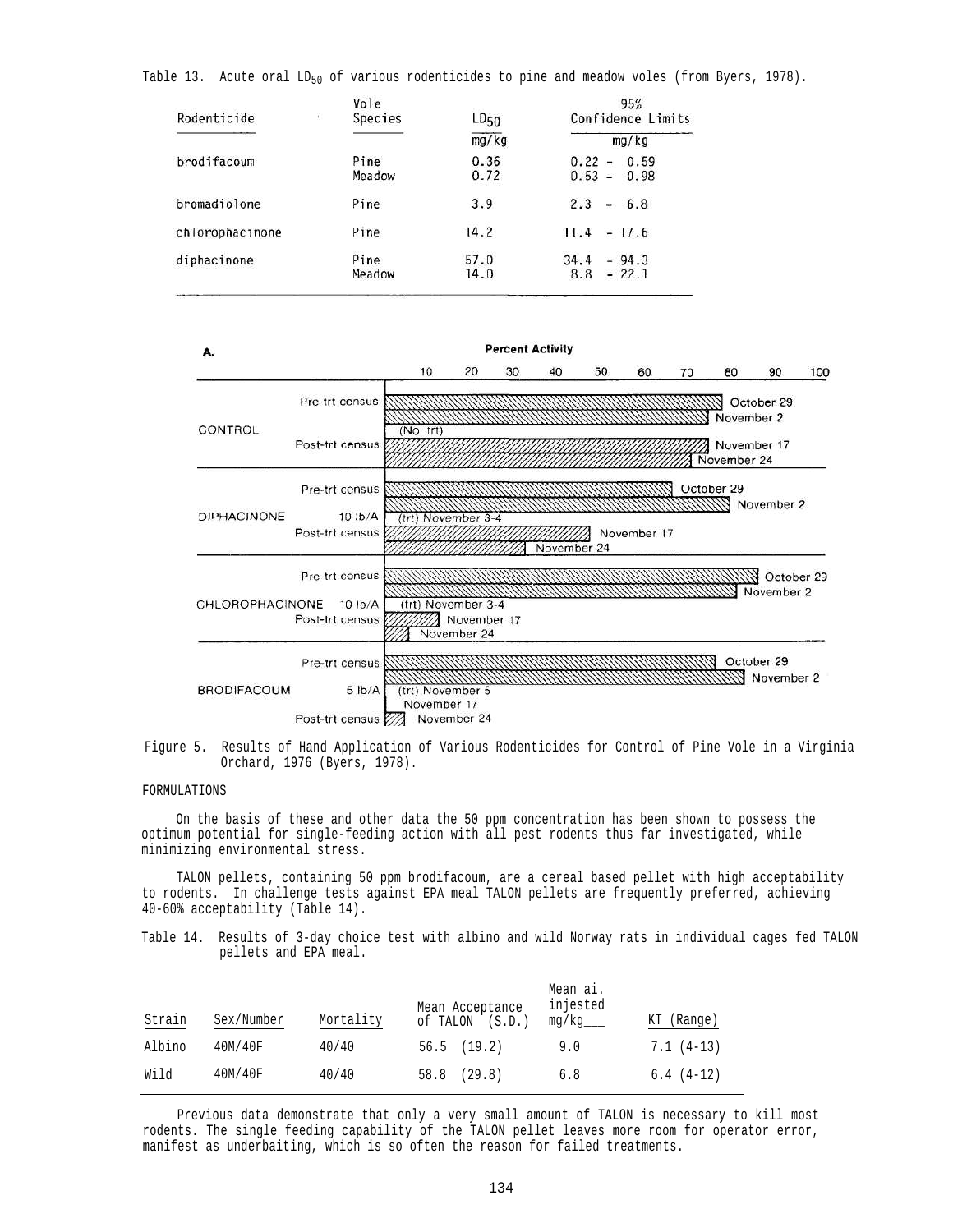Work is underway in Asia to develop a brodifacoum wax block for use in oil palm plantations and rice paddies. This type of formulation is particularly suitable for hot, humid conditions, as also found in the sewers of temperate zone cities as in the U.S. The use of brodifacoum in such sewers should be advantageous in comparison with existing alternatives such as warfarin, which requires laborious rebaiting, or 1080, which is very toxic.

A brodifacoum tracking powder is also being developed. Davis and Moran (unpublished) using techniques described elsewhere (Davis, 1976) have provided the following data (Table 15).

Table 15. Results of one (albino mice) or two (albino rats) 60-second exposures to various brodifacoum tracking powder concentrations (mouse observed for 11 days after test and rats for 7 days after test).

| brodifacoum     | Sex    | Mouse     | Rat       |
|-----------------|--------|-----------|-----------|
| % Concentration |        | Mortality | Mortality |
| 0.1             | Male   | 0/5       | 0/5       |
|                 | Female | 0/5       | 0/5       |
| 0.2             | Male   | 5/5       | 5/5       |
|                 | Female | 0/5       | 5/5       |
| 0.25            | Male   | 5/5       | 5/5       |
|                 | Female | 0/5       | 5/5       |
| 0.4             | Male   | 3/5       | 5/5       |
|                 | Female | 4/5       | 5/5       |

Mouse  $KT_{50} = 6.6$  days (range 2-11 days)

Rat  $KT_{50} = 3.5$  days (range 1- 7 days) (From Davis and Moran, unpublished).

HAZARD

As an anticoagulant rodenticide, brodifacoum is antidoted with Vitamin  $K_1$ . There is good species specificity for rodents to the low concentration bait (Table 16). Nevertheless, as with all pesticides, brodifacoum should be used with intelligence and respect to minimize hazard. During the past three to four years extensive field trials have taken place in many different parts of the world and in the hands of many researchers and field staff. During this time there have been no reports of non-target hazard greater than would be expected with the use of other anticoagulants.

Table 16. Bait (g) required to deliver 1 acute oral  $LD_{50}$  of various rodenticides of different species based on acute oral LD<sub>50</sub> of technical material.

| Species       | Body wt.<br>kg. | <b>Brodifacoum</b><br>0.005% | Warfarin<br>0.025% | Pyriminyl<br>RH 787)<br>2.0% | Zinc<br>Phosphide<br>2.5% | 1080<br>0.25% |
|---------------|-----------------|------------------------------|--------------------|------------------------------|---------------------------|---------------|
| Rat, Albino   | 0.25            | 1.35                         | 186                | 0.15                         | 0.45                      | 0.25          |
| Mouse, Albino | 0.025           | 0.2                          | 37                 | 0.105                        | 오늘                        | 0.17          |
| Rabbit        |                 | 5.8                          | 3200               | > 15.0                       |                           |               |
| Pig           | 50              | 500-2000                     | 200-1000           | 1250                         | $40 - 80$                 | 60-80         |
| Dog           | 5               | $25 - 250$                   | 400-5000           | >125                         | $4 - 8$                   | $0.12 - 0.4$  |
| Cat           | 2               | 1000                         | 48-320             | 6.5                          | $1.6 - 3.2$               | $0.24 - 0.4$  |
| Chicken       |                 | 200-2000                     | 4000               | 36                           | $0.8 - 1.2$               | $4 - 12$      |
| References    |                 |                              | .2.3               |                              | 5.6                       | 6.7           |

1-Thompson, 1976; 2-Hagan and Radomski, 1953; 3-Fitzpatrick, McGirr, and Papworth, 1955; 4-Whitmoyer, n.d.; 5-Martin, 1972; 6-Garner, 1967; 7-Spector, 1959.

## CONCLUSIONS

Brodifacoum has been described as having "greater activity than other known anticoagulants against the three commensal species" (Redfern, et al., 1976); in particular it is "the most active anticoagulant so far tested for the control of warfarin resistant house mice" (Rowe and Bradfield, 1976).

The novel single feeding properties of brodifacoum (TALON rodenticide) have been described. The compound has high potency against a wide range of rodent species so that even at very low doses, it will act as an antidotable, classical indirect anticoagulant, even in controlling resistant rodents.

Brodifacoum appears to combine the efficacy and safety of the anticoagulants with the ability to kill resistant rodents and the low bait requirements of the acute poisons. This combination must have a great impact on the future of rodent control.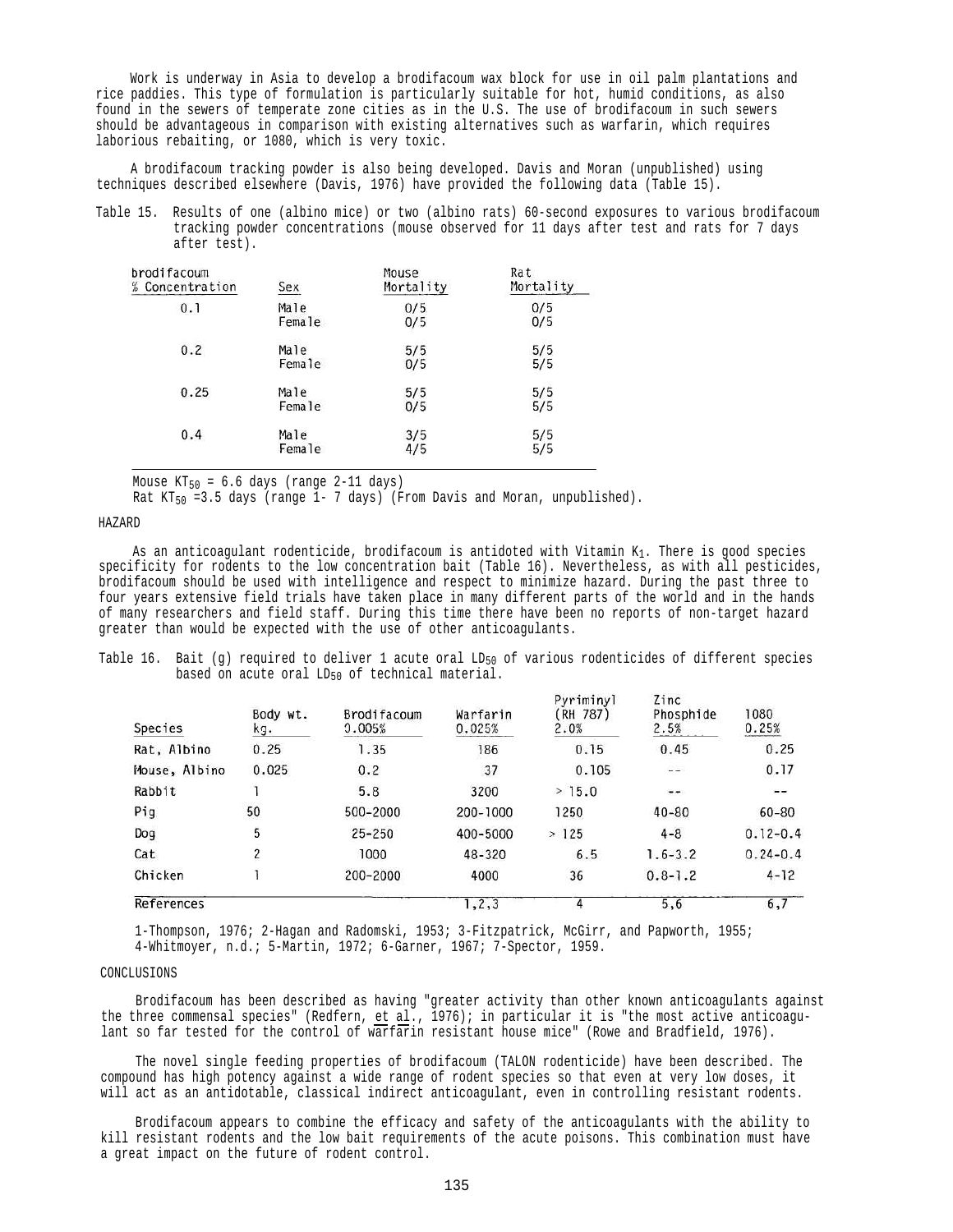## ACKNOWLEDGMENTS

The bulk of toxicology data was generated by M.R. Hadler of Sorex (London) Ltd. in the UK, and is unpublished. His cooperation and assistance in preparing this paper is appreciated. Unpublished data by W.B. Jackson (Bowling Green State University); R.E. Marsh (University of California); P. Savarie (USDI, Fish and Wildlife, Denver); W.D. Klimstra (Southern Illinois University); R.A. Davis and Moran, both from Pest Infestation Control Laboratory (Tolworth, UK) were also made freely available; their generosity is also appreciated. Efficacy data not referenced was generated at ICI's Biological Research Center, Goldsboro, North Carolina. Assistance of ICI staff including Karl Morris and Reynard Moody is gratefully acknowledged.

#### LITERATURE CITED

AMES, B., S.S. LEE, W. DURSTON and E. YAMASAKI. 1973. Carcinogens and mutigens. A simple test system combining liver homogenates for activation and bacteria for detection. Proc. Nat. Acad. Sci. USA 70(8):2281-2295.

ANON. n.d. Technical Bulletin. DLP-787. Whitmoyer Labs, Inc., 4 pp.

- ANON. 1977. Anticoagulant Resistance Study, Quarterly Reports, Summer 1977. Bowling Green State University (OH), 8 pp mimeo.; N.Y. State Health Dept., 26 pp mimeo.
- BENTLEY, E.W. and Y. LARTHE. 1959. The comparative rodenticidal efficiency of five anti-coagulants. J. Hygiene 57(2):135-148.
- BOYLE, M. 1960. A case of apparent resistance of Rattus norvegicus to anticoagulant poisons. Nature 4749:519.
- BULL, J.O. 1976. Laboratory and field investigations with difenacoum, a promising new rodenticide. IN Proc. 7th Vert. Pest Conf. Monterey:72-84.
- BYERS, R.E. 1978. Performance of rodenticides for the control of pine voles in orchards. J. Amer. Soc. Hort. Sci. 103(1):65-69.
- DAVIS, R.A. 1976. Proposed laboratory methods for evaluation of rodenticidal dusts. Intl. Biodeterior. Bull. 12(4):106-lll.
- DRUMMOND, D.C. and B.D. RENNISON. 1973. The detection of rodent resistance to anticoagulants. Bull. Wld. Hlth. Organ. 48:239-242.
- FRADOIS, H. 1977. [Control of pest rodents; current and past] (In French) Phytoma, Defense des Cultures 286:5-8.
- FITZPATRICK, R.J., J.L. HC GIRR and D.S. PAPWORTH. 1955. The toxicity of rodenticides I. Sodium Fluoracetate. II. Red squill and zinc phosphide. Vet. Record 67(7):124-130, 142-145.
- GARNER, R.J. 1967. Veterinary toxicology. 3rd Ed. Balliere Tindall & Cassell, Publ.
- GRAND, M. 1976. [Some experiments on a new anticoagulant rodenticide: Bromadiolone] (In French) Phytiatrie-Phytopharmacie 25:69-88.
- GREAVES, J.H. and P. AYRES. 1969. Some rodenticidal properties of coumatetralyl. J. Hygiene 67:322- 315.
- ., B.D. RENNISON and R. REDFERN. 1976. Warfarin resistance in the ship rat in Liverpool. Intl. Pest Control 15:17.
- HADLER, M.R. and R.S. SHADBOLT. 1975. Novel 4-hydroxy-coumarin anticoagulants active against resistant rats. Nature 253:275-277.
	- ., R. REDFERN and F.P. ROWE. 1975. Laboratory evaluation of difenacoum as a rodenticide. J. Hygiene 74:441-448.
- HAGAN, E.C. and J.L. RADOMSKI. 1953. The toxicity of 3-(Acetonylbenzyl)-4-Hydroxycoumarin (warfarin) to laboratory animals. J. Amer. Pharmaceut. Assoc. 52(6):379-382.
- HAYES, W.J. and T.B. GAINES. 1959. Laboratory studies of five anticoagulant rodenticides. Publ. Hlth. Repts. 74(2):105-113.
- JACKSON, W.B. and D.E. KAUKEINEN. 1972. Resistance of wild Norway rats in North Carolina to warfarin rodenticides. Science 176:1343-1344.

., J.E. BROOKS, A.M. BOWERMAN and D.E. KAUKEINEN. 1975. Anticoagulant resistance in Norway rats as found in U.S. cities. Pts. I & II. Pest Control 43(4):12-16; 43(5):14-24.

KOSMIN, M. and J.N. BARLOW. 1976. Rodent control using a novel formulation of diphacinone, Ramik. Proc. 1st Afro/Asian Vet. Pest Conf. Cairo, 7 pp.